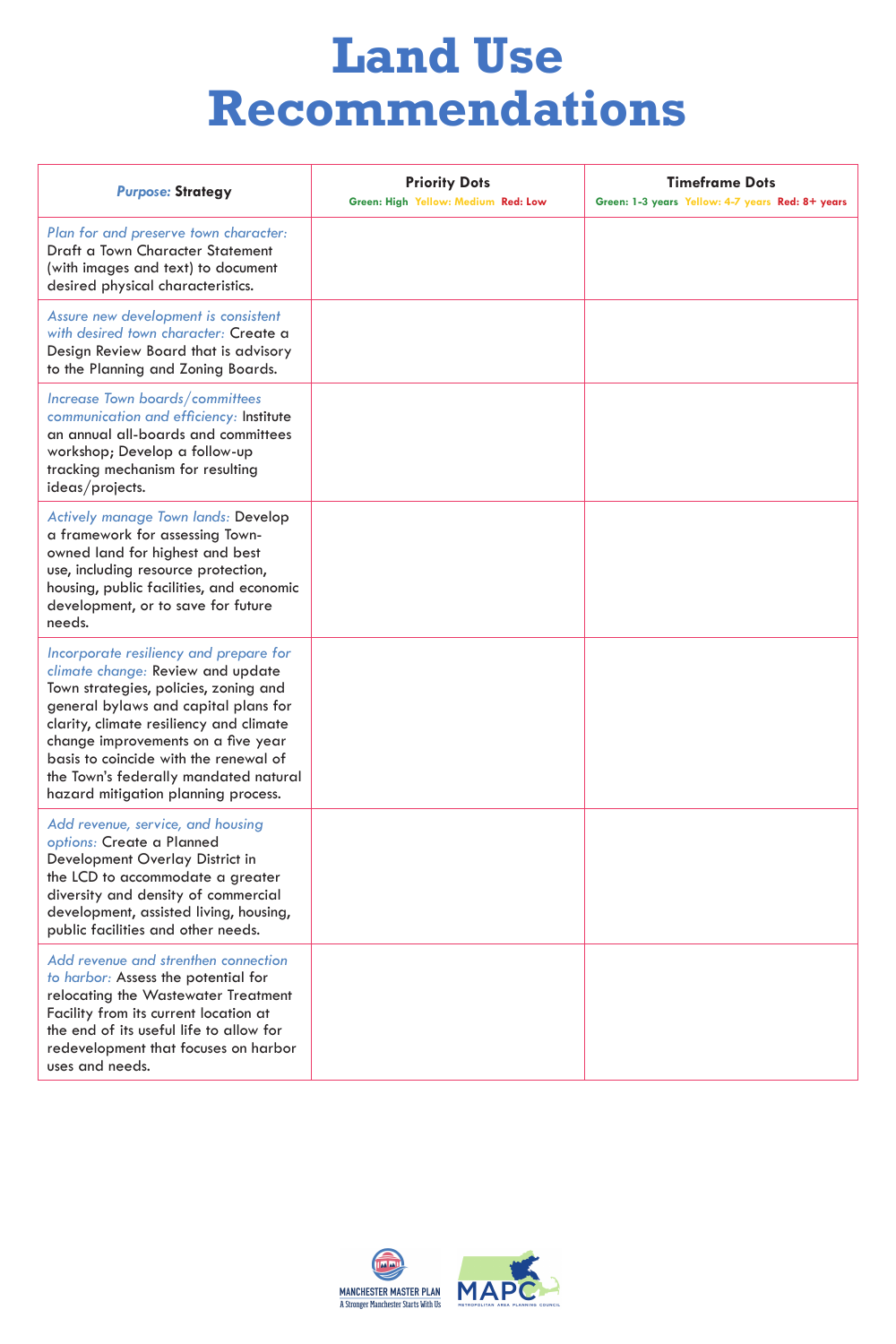| <b>Purpose: Strategy</b>                                                                                                                                                                                                      | <b>Priority Dots</b><br>Green: High Yellow: Medium Red: Low | <b>Timeframe Dots</b><br>Green: 1-3 years Yellow: 4-7 years Red: 8+ years |
|-------------------------------------------------------------------------------------------------------------------------------------------------------------------------------------------------------------------------------|-------------------------------------------------------------|---------------------------------------------------------------------------|
| Assess benefits of increased density<br>in select locations: Identify potential<br>location for a 40R/40S District to<br>increase housing density through local<br>actions and receive state funds for<br>increasing housing. |                                                             |                                                                           |
| Allow for more diversity in housing<br>types: Review allowed uses in<br>established residential zones to<br>determine if they allow for the housing<br>types needed.                                                          |                                                             |                                                                           |
| Increase incentives for and flexibility                                                                                                                                                                                       |                                                             |                                                                           |

| of cluster-type developments: Examine<br>Open Space Planning zoning and<br>consider updating parcel size,<br>allowing a diversity of housing types,<br>adding open space and housing<br>bonuses.                                                                                    |  |
|-------------------------------------------------------------------------------------------------------------------------------------------------------------------------------------------------------------------------------------------------------------------------------------|--|
| <b>Simplify zoning: Similar to Open</b><br>Space Planning, examine the Planned<br>Residential District to see if this still fits<br>the Town's needs.                                                                                                                               |  |
| Allow more accessory units: Modify<br>the Accessory Dwelling Unit Bylaw<br>by decreasing the minimum lot size<br>required and reducing the amount of<br>off-street parking required.                                                                                                |  |
| <b>Create housing in existing accessory</b><br>structures: Update zoning to allow<br>conversion of garage, stable, or other<br>detached structure into an accessory<br>residential unit.                                                                                            |  |
| Increase residential uses downtown:<br>Update zoning to allow more housing<br>variety and density in the General<br>District by right or Special Permit, to<br>encourage more housing downtown<br>to support businesses, increase<br>walkability and increase housing<br>diversity. |  |
| Increase residential uses downtown:<br>Create a new Downtown Mixed Use<br><b>Overlay District with accompanying</b><br>design guidelines and regulation.                                                                                                                            |  |
| Increase downtown area: Study<br>potential impacts of expanding<br>the area within the General District<br>to create more opportunities for<br>residential mixed-use in the downtown<br>area.                                                                                       |  |



# **Housing Recommendations**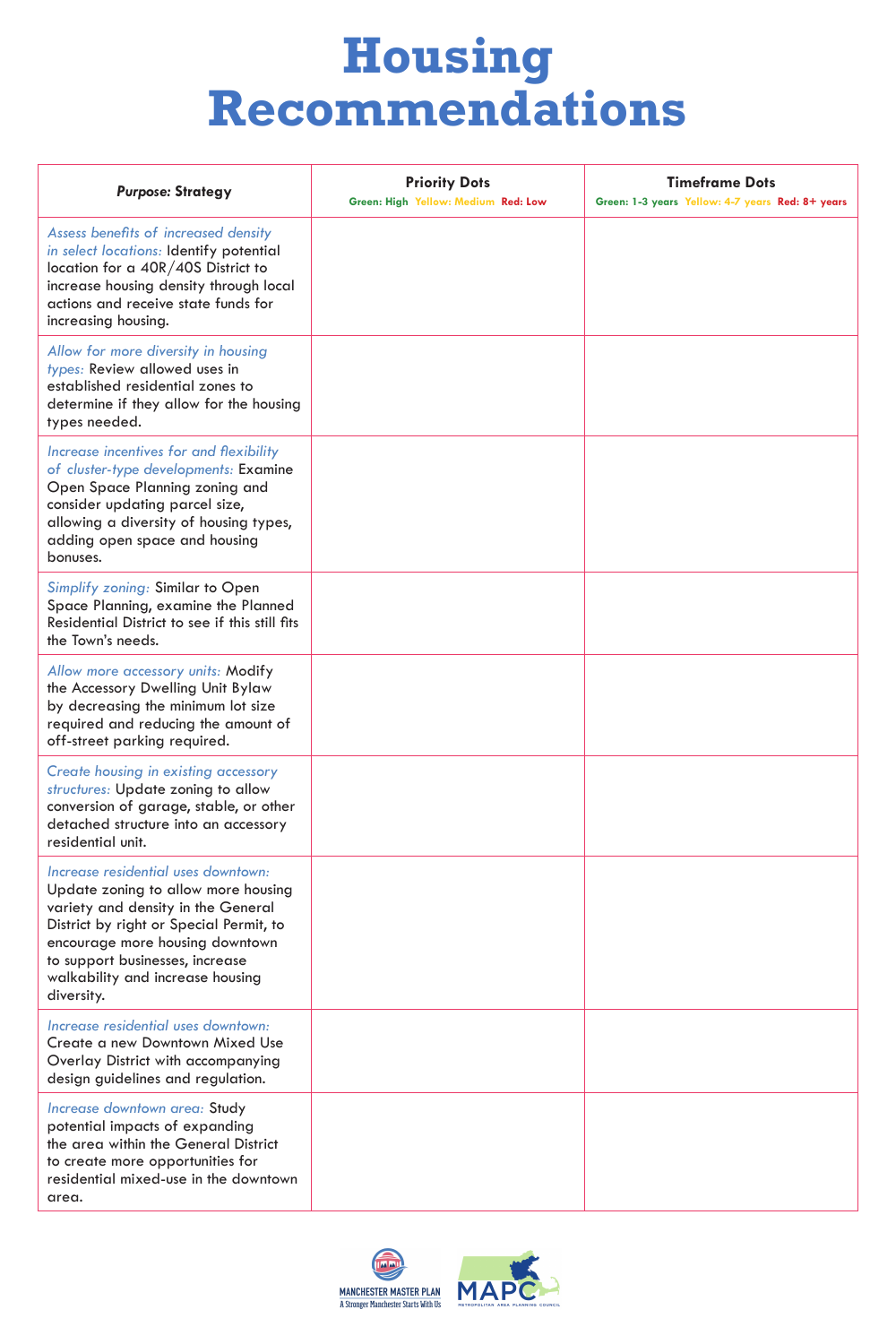| <b>Purpose: Strategy</b>                                                                                                                                                                                                                           | <b>Priority Dots</b><br>Green: High Yellow: Medium Red: Low | <b>Timeframe Dots</b><br>Green: 1-3 years Yellow: 4-7 years Red: 8+ years |
|----------------------------------------------------------------------------------------------------------------------------------------------------------------------------------------------------------------------------------------------------|-------------------------------------------------------------|---------------------------------------------------------------------------|
| Strengthen downtown businesses:<br>Actively support the development<br>and operation of a Business Group to<br>foster long-term stability and growth<br>for Downtown businesses.                                                                   |                                                             |                                                                           |
| Improve downtown circulation and<br>mobility: Find new and innovative<br>ways to alleviate parking restraints<br>and encourage other forms of<br>transportation, such as a pedestrian<br>connection from Town Hall parking lot<br>to Beach Street. |                                                             |                                                                           |

| Improve downtown circulation and<br>mobility: Find new and innovative<br>ways to alleviate parking restraints<br>and encourage other forms of<br>transportation, such as a parking<br>garage in the Commuter Rail parking<br>lot.                                      |  |
|------------------------------------------------------------------------------------------------------------------------------------------------------------------------------------------------------------------------------------------------------------------------|--|
| Improve downtown circulation and<br>mobility: Find new and innovative<br>ways to alleviate parking restraints<br>and encourage other forms of<br>transportation, such Transportation<br><b>Management Strategies like shared</b><br>parking, paid parking, and others. |  |
| Add revenue, service, and housing<br>options downtown: Revise zoning<br>Downtown to generate more<br>commercial and residential<br>opportunities such as residential over<br>retail.                                                                                   |  |
| Add revenue, service, and housing<br>options downtown: Revise zoning<br>Downtown to generate more<br>commercial and residential<br>opportunities such as a boutique hotel.                                                                                             |  |

| opportunities such as a pounque noien.                                                                                                                                                                                             |  |
|------------------------------------------------------------------------------------------------------------------------------------------------------------------------------------------------------------------------------------|--|
| Add revenue, service, and housing<br>options in LCD: Revise zoning in<br><b>Limited Commercial District to allow</b><br>more commercial and residential<br>opportunities such as Residential Care<br>& Assisted Living Facilities. |  |
| Add revenue, service, and housing<br>options in LCD: Revise zoning in<br><b>Limited Commercial District to allow</b><br>more commercial and residential<br>opportunities such as a hotel.                                          |  |



# **Economic Development Recommendations**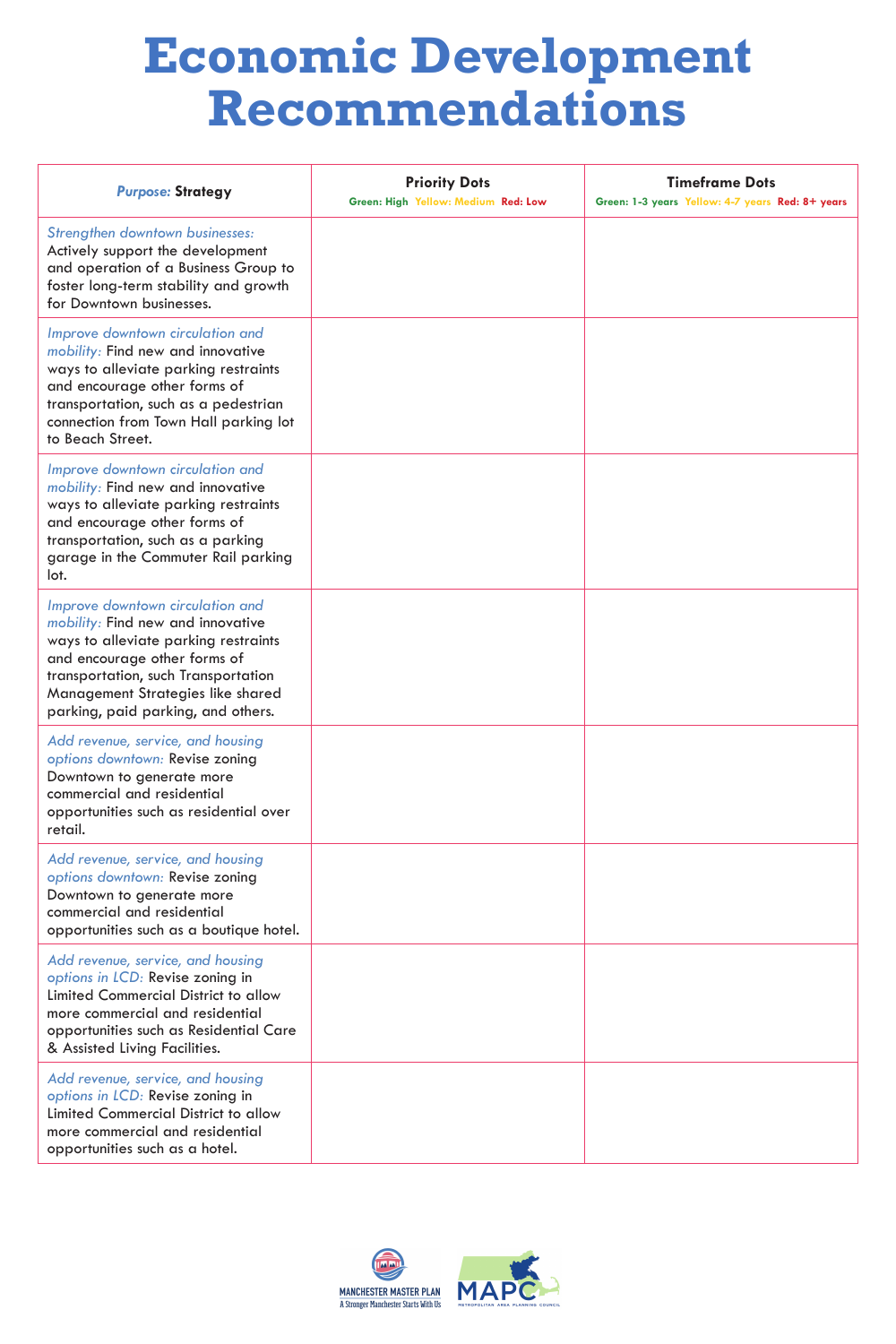# **Economic Development Recommendations**

| <b>Purpose: Strategy</b>                                                                                                                                                                                                                   | <b>Priority Dots</b><br>Green: High Yellow: Medium Red: Low | <b>Timeframe Dots</b><br>Green: 1-3 years Yellow: 4-7 years Red: 8+ years |
|--------------------------------------------------------------------------------------------------------------------------------------------------------------------------------------------------------------------------------------------|-------------------------------------------------------------|---------------------------------------------------------------------------|
| Add revenue, service, and housing<br>options in LCD: Revise zoning in<br><b>Limited Commercial District to allow</b><br>more commercial and residential<br>opportunities such as community<br>housing.                                     |                                                             |                                                                           |
| Increase connectivity from LCD to<br>downtown: Work with businesses<br>to support transportation services<br>between the Limited Commercial<br>District and Downtown, such as a bus<br>trolley system or a region-wide shuttle<br>service. |                                                             |                                                                           |

| Add revenue and preserve character:<br>Consider a Great Estates-type bylaw<br>that would allow the conversion<br>of large estates for commercial,<br>institutional and residential uses.                       |  |
|----------------------------------------------------------------------------------------------------------------------------------------------------------------------------------------------------------------|--|
| <b>Strengthen harbor and maritime</b><br>industries: Work with state and<br>regional education and economic<br>development agencies to assess the<br>feasibility of a marine aquaculture<br>industry.          |  |
| <b>Strengthen harbor and maritime</b><br>industries: Work with state and<br>regional education and economic<br>development agencies to assess the<br>feasibility of marine educational<br>programs/facilities. |  |
| <b>Strengthen harbor and maritime</b><br>industries: Work with state and<br>regional education and economic<br>development agencies to assess the<br>feasibility of recreation programs/<br>facilities.        |  |

| Improve safety and support harbor<br>activities: Assess the potential for a<br>Harbormaster facility at Reed Park or<br>another waterfront location. |  |
|------------------------------------------------------------------------------------------------------------------------------------------------------|--|
| Improve public waterfront access:<br>Seek opportunities to create more<br>public access to the harbor including a<br>harborwalk.                     |  |